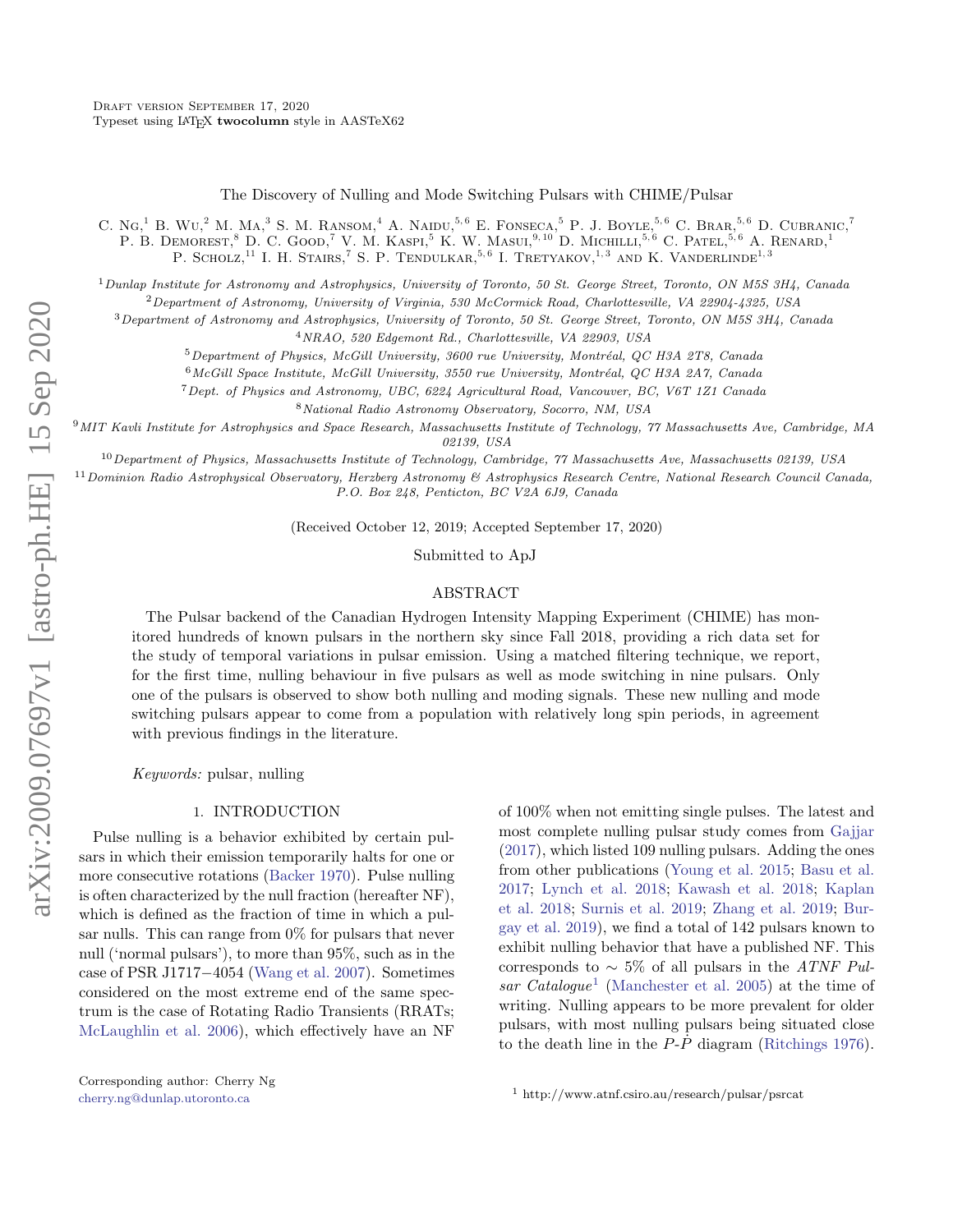[Wang et al.](#page-10-0) [\(2007\)](#page-10-0) found that among nulling pulsars, older objects tend to have larger NFs.

There are four possible explanations for the cause of nulling: 1) the beam of the pulsar could turn off completely [\(Kramer et al.](#page-9-8) [2006\)](#page-9-8); 2) the pulsar could transition to emit with less intensity, to the extent that it drops below the sensitivity threshold of the observing telescope (e.g. [Esamdin et al.](#page-9-9) [2005\)](#page-9-9); 3) the radio beam could move out of the observer's line of sight (e.g. [Dyks](#page-9-10) [et al.](#page-9-10) [2005\)](#page-9-10); 4) the acceleration zone might not be completely filled by electron-positron pairs (e.g. [Deshpande](#page-9-11) [& Rankin](#page-9-11) [2001\)](#page-9-11), resulting in time-dependent variations in an emission 'carousel model' [\(Ruderman & Suther](#page-10-6)[land](#page-10-6) [1975\)](#page-10-6). In any case, it is thought that a global change in the pulsar magnetosphere would be required to provide the nulling phenomenon. Indeed, a few recent studies have shown nulling is a broadband event [\(Gaj](#page-9-12)[jar et al.](#page-9-12) [2014;](#page-9-12) [Naidu et al.](#page-10-7) [2017\)](#page-10-7). Hence the study of nulling behavior could give insights into magnetospheric physics that is otherwise hard to probe [\(Kramer et al.](#page-9-8) [2006\)](#page-9-8).

Mode switching is another type of modulation in pulsar emission, where the mean pulse profile abruptly switches between two or more quasi-stable states. There are a dozen or so pulsars that are known to exhibit mode switching behaviour. Most of these pulsars have multicomponent profiles. Just like nulling, mode switching also appear to be a broadband phenomenon. They are believed to be a result of large-scale current redistribution in the magnetosphere, leading to changes in the radio beam emission pattern and in turn, the observed pulse profile. [Wang et al.](#page-10-0) [\(2007\)](#page-10-0) suggested that moding pulsars are more likely to null. [van Leeuwen et al.](#page-10-8) [\(2002\)](#page-10-8) showed evidence where nulling and moding pattern are related. Many mode changing pulsars also exhibit subpulse drifting [\(Redman et al.](#page-10-9) [2005\)](#page-10-9). All of these emission phenomena are likely driven by the same underlying fundamental change in emission process.

There are only a few substantial observational programs that pay particular attention to nulling; some prominent examples include the HTRU survey [\(Burke-](#page-9-13)[Spolaor et al.](#page-9-13) [2011\)](#page-9-13) and the GMRT survey [\(Gajjar](#page-9-14) [et al.](#page-9-14) [2012\)](#page-9-14). Even less literature is available on the study of pulsar mode switching. Most of the time, there are not enough telescope resources to conduct high cadence follow-up studies on known pulsars, and that nulling and moding behavior could easily be overlooked. The Canadian Hydrogen Intensity Mapping Experiment (CHIME) has begun operations in Fall 2018. The CHIME/Pulsar backend [\(Ng](#page-10-10) [2018;](#page-10-10) [CHIME/Pulsar](#page-9-15) [Collaboration](#page-9-15) [2019\)](#page-9-15) provides a high, and unprecedented, observing cadence as it scans the northern sky

daily. During the first few months of commissioning, CHIME/Pulsar has re-detected over 500 known pulsars, many of these with quasi-daily observing cadence. This is a rich data set to look for temporal variations in known pulsars' emission, such as nulling and moding. In this paper we present the discovery of five pulsars from CHIME/Pulsar commissioning data that display previously unnoticed nulling behavior, as well as nine mode switching pulsars. We provide an overview of the CHIME/Pulsar instrument and the observations in §[2.](#page-1-0) We describe the detection pipeline in §[3,](#page-2-0) the analysis of the new nulling pulsars in §[4](#page-3-0) and mode switching pulsars in §[5](#page-4-0) . We discuss population statistics derived in §[6,](#page-5-0) and we conclude in §[7.](#page-8-0)

#### 2. CHIME/PULSAR INSTRUMENT

## 2.1. Telescope overview

<span id="page-1-0"></span>A detailed description of the telescope hardware can be found in [CHIME/FRB Collaboration et al.](#page-9-16) [\(2018\)](#page-9-16). To summarize, CHIME is a radio telescope hosted at the Dominion Radio Astrophysical Observatory in British Columbia in Canada. It is a transit telescope and consists of four cylindrical refectors covering an area of 80 m by 100 m. CHIME has a large field-of-view (FOV) of roughly 250 square degrees and operates in the frequency range of 400−800 MHz.

An overview of the CHIME/Pulsar project can be found in [Ng](#page-10-10) [\(2018\)](#page-10-10). In summary, the correlator forms 10 tied-array beams that can be tracked and processed independently as the 10 sources of interest drift overhead within the meridian few-degree FOV. The sensible dwell time is a function of declination, which can vary from hours for circumpolar sources at high declination to tens of minutes for sources towards the horizon. Note that the horizon cut off is roughly at  $-20°$  declination. CHIME/Pulsar is providing unprecedented cadence of pulsar observations; while many of the northern hemisphere pulsars are being observed daily, the longest cadence to cycle through all sources in the northern sky is only about 10 days.

#### 2.2. Observing modes

The CHIME/Pulsar beamformed data are first recorded in VDIF format [\(Whitney et al.](#page-10-11) [2009\)](#page-10-11), and subsequently streamed to a GPU-based backend for data processing. These baseband data are effectively dual-polarization, complex-sampled and split into 1024 channels with 4 bits per sample. We employ the "Digital Signal Processing for Pulsars" (DSPSR) suite, an open source GPU-based library developed by [van Straten](#page-10-12) [& Bailes](#page-10-12) [\(2011\)](#page-10-12), to process the baseband data and generate 'fold mode' archives for each observing scan.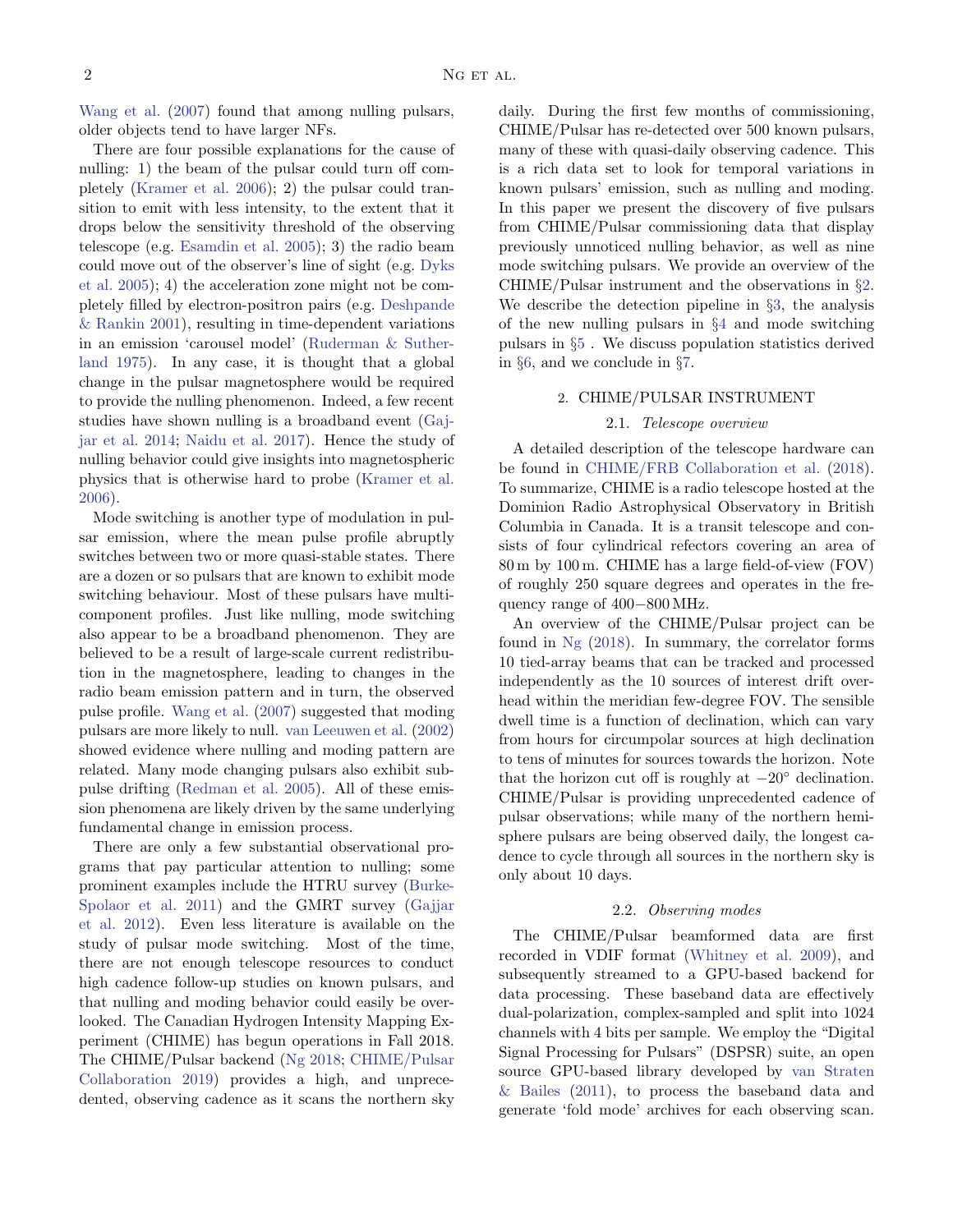Typically, 1024 frequency channels are recorded and coherently dedispersed at the dispersion measure (DM) listed in the ATNF Pulsar Catalogue. The dedispersed time series is then folded at the catalog spin period with nominally 256 phase bins. For the majority of our fold mode data, we accumulate at 10 s sub-integrations. For high DM (set at  $DM > 190 \,\text{pc cm}^{-3}$ ) sources with long transit (set at length>2500 s), we increase the accumulation to 30 s per sub-integration due to computational constraints of the backend. Apart from the upper limit of transit time as set by the declination of each pulsar, we also decide on the typical scan time based on the flux density of each pulsar as well as the level of subscription in the right ascension range. The typical scan length of each of the pulsars reported in this work can be found in Tables [1](#page-4-1) and [2.](#page-4-2)

# 3. DETECTION PIPELINE

<span id="page-2-0"></span>We implement a pipeline of matched filtering and visualization to detect nulling and moding pulsars in CHIME/Pulsar data. Unless otherwise specified, all steps are done using the psrchive python package [\(van](#page-10-13) [Straten et al.](#page-10-13) [2012\)](#page-10-13). First we co-add all available foldmode observations per pulsar and create a noise-free template using wavelet smoothing as implemented in the psrchive program of psrsmooth [\(Demorest et al.](#page-9-17) [2015\)](#page-9-17). We excise radio frequency interference (RFI) from individual observations using clfd [\(Morello et al.](#page-10-14) [2019\)](#page-10-14) and then add frequency channels together to form a pulse profile. The template profiles are rotated to be at pulse phase of 0.5. Subsequently, we fit the template profile to the observed profile for every sub-integration, which returns the signal-to-noise ratio  $(S/N)$  and phases of the fitted profiles. We follow the S/N definition as described in [The NANOGrav Collaboration et al.](#page-10-15) [\(2015\)](#page-10-15).

We visualize the result by producing a scatter plot of S/N versus phase and use it to identify potential nulling and moding activity. For sub-integrations when the pulsar is on, its S/N will be high and its phase will be consistent with 0.5 according to our definition. This manifests itself in the scatter plot as a narrow vertical clustering of points reaching high S/N and centered at 0.5 in phase (see panel (a) in Fig. [1\)](#page-2-1), which should be the case for stable, non-nulling pulsars. For sub-integrations when the pulsar is nulling, its S/N will be low and its phase will be effectively random. This manifests itself in the scatter plot as a horizontal clustering of points at the lowest S/N. The overall pattern of a nulling pulsar is thus an inverted 'T-shape' plot (see panels (c) and (d) of Fig. [1\)](#page-2-1). The matched filtering technique is also an effective way to determine moding behavior, which shows up as multiple vertical strips at specific phases (e.g. panel (d)

in Fig. [1\)](#page-2-1). This detection pipeline is an efficient way to identify candidates with emission variabilities. However, as discussed in the Appendix B of [The NANOGrav Col](#page-10-15)[laboration et al.](#page-10-15) [\(2015\)](#page-10-15), scattering at phases other than 0.5 could be a generic consequence of applying templatematching to low- $S/N$  data (see panel (b) in Fig. [1\)](#page-2-1). To distinguish these cases from that of a nulling pulsar, we also assess the S/N histogram (lower panels in Fig. [2\)](#page-5-1) and only classify a pulsar to be a nulling pulsar if the S/N histogram has a bi-modal distribution with an excess around zero.



<span id="page-2-1"></span>Figure 1. Scatter plot output of the matched filtering pipeline. Panel (a) shows a non-nulling pulsar which has all matched S/N at phase 0.5; panel (b) shows a non-nulling pulsar with most of the data points at phase 0.5 but also at other phases due to low S/N sub-integrations. Panels (c) and (d) are two of the new nulling pulsars reported in this work, both showing the distinctive inverted 'T-shape'. PSR B2323+63 also has moding behavior that is not previously noticed in the literature. The moding signal is clearly identified by the multiple vertical clustering near phase 0.5.

#### 3.1. Data sample

Between MJD 58318 and 58564 (July 2018 to March 2019), over 500 known pulsars were observed with CHIME. Excluding the NANOGrav pulsars and pulsars with insufficient data span (less than 10 min), we analyzed a total of 303 known pulsars using the aforementioned matched filtering pipeline to look for new nulling and mode switching pulsars. These 303 pulsars together sum to a total of 947 hr of observing time during this period. Out of this sample, 56 pulsars were previously known to exhibit nulling behavior. Based on our candidate selection criteria, we are able to identify the majority of these known nulling pulsars, giving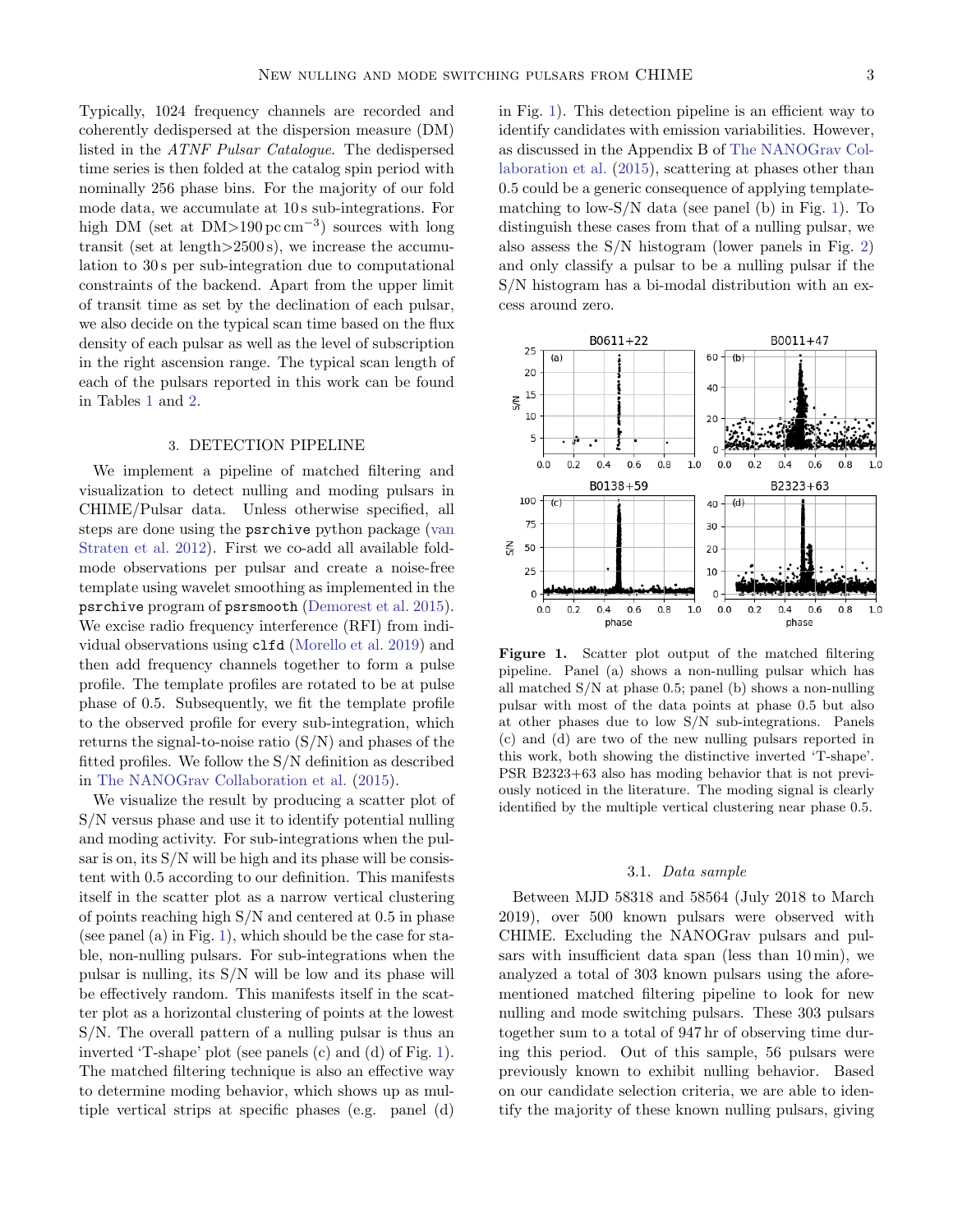us confidence in the matched filtering method. The pipeline misses a few known nulling pulsars, which all have very small NF of a few percent. This can be explained by the limitation of the sub-integration of our fold mode data. Thus we note that our pipeline cannot definitive rule out nulling behavior on small time scales. Our pipeline is also able to confirm known mode switching behavior in a few sources, including PSRs B0525+21 [\(McKinnon & Stinebring](#page-10-16) [2000\)](#page-10-16), B0919+06 [\(Lyne](#page-9-18) [2013\)](#page-9-18), J1022+1001 [\(Kramer et al.](#page-9-19) [1999\)](#page-9-19), B1237+25 [\(Backer](#page-9-0) [1970\)](#page-9-0), B1737+13 [\(Rankin et al.](#page-10-17) [1988\)](#page-10-17), and B2035+36 [\(Kou et al.](#page-9-20) [2018\)](#page-9-20).

For the determination of NF of our new nulling pulsars (see Section [4\)](#page-3-0) and the moding fraction of the new mode switching pulsars (see Section [5\)](#page-4-0), we examine a longer span of data than the initial set used for candidate identification in order to maximize the accuracy of our analysis. Specifically, we use data taken after MJD 58400 (Sept 2018), at which point our data has a relatively uniform calibration scheme. The total time and exact number of transits analyzed for each of the new nulling and mode switching pulsars are listed in Tables [1](#page-4-1) and [2,](#page-4-2) respectively.

## 4. FIVE NEW NULLING PULSARS

<span id="page-3-0"></span>Our pipeline identified 75 candidate nulling pulsars that show an inverted 'T-shape' scatter plot. We follow up with a closer inspection of the distribution of pulse energies of these candidates. Pulse energies for each sub-integration were quantified by summing over the on-pulse phase bins using baseline-subtracted data. These pulsars do not have an interpulse, and so we pick an off-pulse window with the same number of phase bins at 0.5 rotation apart. Sub-integrations affected by RFI are excluded. Five of the candidates, namely PSRs B0138+59, J0215+6218, B1753+52, J2044+4614, and B2323+63, show distinct bi-model distribution or excess around zero intensity in the on-pulse histograms (black solid line in bottom panels of Fig. [2\)](#page-5-1). These are unambiguous signs of nulling pulsars.

The time series of these five pulsars can be found in Fig. [4,](#page-6-0) where the pulse intensity modulates visibly, switching between on and off states. The boundaries between transits are marked by red horizontal tick marks on the y-axis. It can be seen that nulling happens not just at the edges of the transits, excluding the hypothesis that the intensity variations are due to the fade in-andout of the FOV. At an observing frequency of 600 MHz, we expect strong diffractive scintillation [\(Cordes et al.](#page-9-21) [1985\)](#page-9-21) to produce scintles with a typical width of no more than tens of MHz for the five new nulling pulsars. This is much smaller compared to the 400 MHz bandwidth

of CHIME (Fig. [3\)](#page-5-2), which means any strong scintillation effects would have been averaged out and does not explain the non-detection of pulsar signals.

To cross check our result and make sure the variability is not due to instrumentation artifacts, we obtain confirmation from Jodrell Bank that using archival fold mode data with 10-s sub-integrations, they are able to observe nulling behavior as apparent from the bi-modal energy histograms in at least three of our sources, namely PSRs B0138+59, B1753+52 and B2323+63. (Andrew Lyne; priv. comm.). We note that the nulling behavior of two of our sources, namely PSRs B0138+59 and B2323+63, are independently mentioned in [McEwen](#page-9-22) [et al.](#page-9-22) [\(2019\)](#page-9-22). However, no details are given in their work.

The standard NF determination procedure (see e.g., [Ritchings](#page-10-5) [1976\)](#page-10-5) is by removing a scaled version of the Gaussian-fitted off-pulse histogram (blue dotted line in bottom panels of Fig. [2\)](#page-5-1) at zero energy from the onpulse histogram (black solid line). However, we find that if we do that and then sum the NF% lowest intensity time bins (the supposedly null sub-integrations), there are in fact weak but detectable pulsar emission at the on-pulse phase bins. A similar remark has previously been noted by [Esamdin et al.](#page-9-9) [\(2005\)](#page-9-9). It would appear that this results in an over-estimation of the NF. In order to be conservative in our NF estimation, we instead choose a threshold at which point when summing the NF% lowest intensity sub-integrations, there is no significant emission at the on-pulse phase. Adopting this NF lower limit as the scaling factor, we show the subtracted histogram in Fig. [2](#page-5-1) (red dashed line).

Our NF determination has several limitations including the fact that CHIME is a transit telescope and can only track a particular source for roughly 10 min, meaning that CHIME cannot easily observe nulling behaviors on the timescale of hours, such as quasi-periodicity, where a pulsar's mode of emission returns approximately to its normal state following an extended period of variation (e.g. [Wang et al.](#page-10-0) [2007\)](#page-10-0). Indeed, applying a Lomb-Scargle periodicity search on the on-off time stamps of our five new nulling pulsars return no constraining result. In addition, the fold mode data employed in this work has a default sub-integration time of at least 10 s, which means we cannot detect nulling behavior on shorter timescales. Hence we can only determine a lower limit on NF; as multiple pulsar rotations are folded within one sub-integration, that sub-integration will appear to be entirely 'on' even if only one of the rotations folded within is 'on'. For the same reason, we are not able to comment on nulling timescales. In principle, the CHIME/Pulsar backend is capable of recording high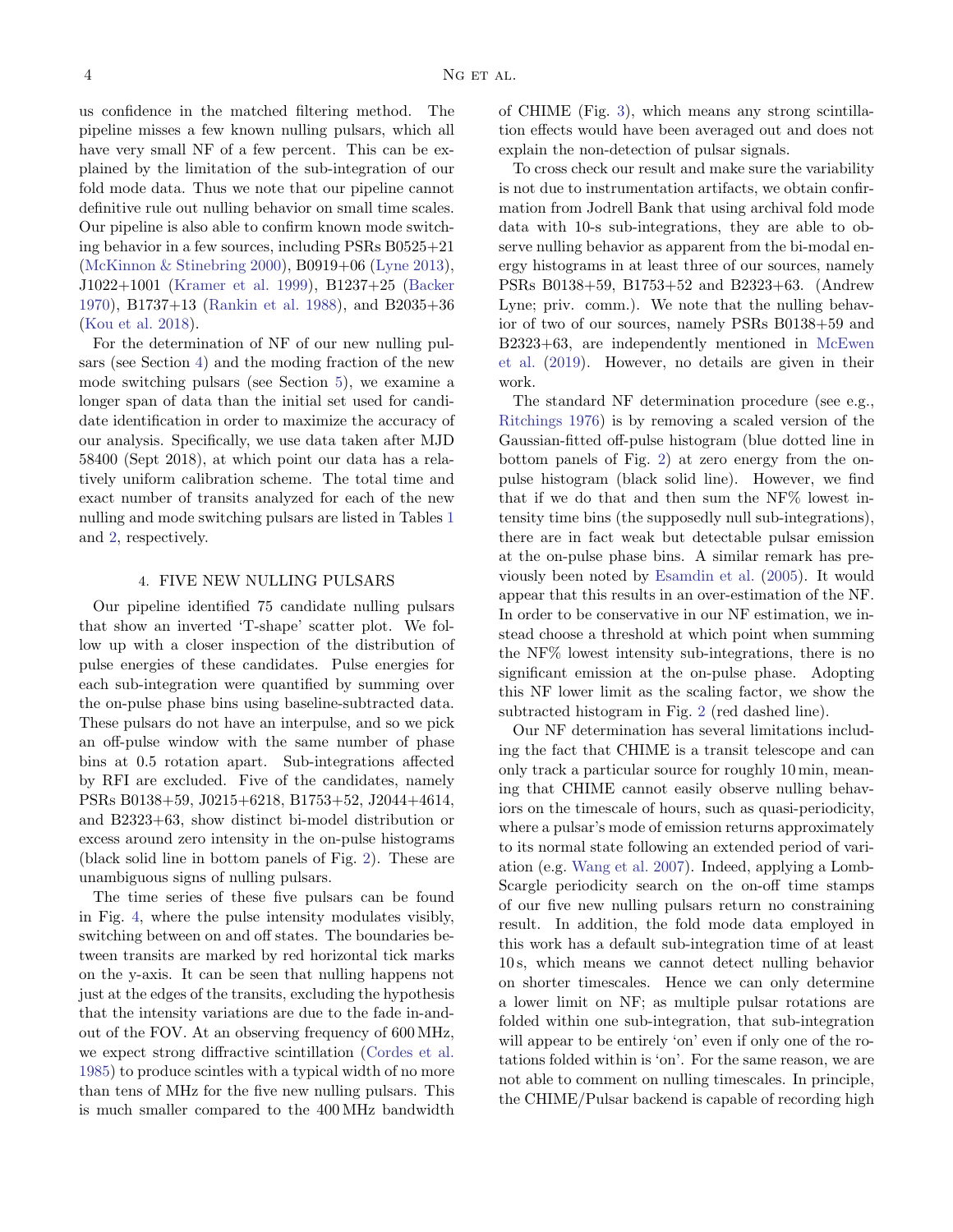| ub-integration length. The NF lower himt measured from this work is listed in the last column. |        |                               |                          |          |             |                   |        |                 |        |  |
|------------------------------------------------------------------------------------------------|--------|-------------------------------|--------------------------|----------|-------------|-------------------|--------|-----------------|--------|--|
| Pulsar                                                                                         | Period | DM                            | Discovered by            | Scan     | MJD range   | $N_{\rm transit}$ | Subint | $Total_{fold}$  | NF     |  |
|                                                                                                | sec)   | $(\text{pc}\,\text{cm}^{-3})$ |                          | $(\min)$ |             |                   | (sec)  | $(\mathrm{hr})$ | $(\%)$ |  |
| $B0138+59$                                                                                     | 1.223  | 34.9                          | Manchester et al. (1972) | ${<}20$  | 58400-58711 | 100               | 10     | 27.2            | >3     |  |
| $J0215+6218$                                                                                   | 0.549  | 84.0                          | Lorimer et al. $(1998)$  | ${<}15$  | 58450-58731 | 129               | 10     | 29.1            | >5     |  |
| $B1753+52$                                                                                     | 2.391  | 35.0                          | Dewey et al. $(1985)$    | ${<}15$  | 58400-58663 | 114               | 10     | 32.6            | >30    |  |
| $J2044+4614$                                                                                   | 1.393  | 315.4                         | Sayer et al. $(1996)$    | ${<}6.5$ | 58449-58700 | 55                | 30     | 6.5             | > 9    |  |

<span id="page-4-1"></span>Table 1. Observations collected for the five new nulling pulsars by CHIME/Pulsar. The MJD range of the data used for the NF determination is listed, along with the typical scan length per transit, the total number of fold-mode transits ( $N_{transit}$ ) and sub integration length. The NF lewer limit measured from this work is listed in the lest col sub-integration length. The NF lower limit measured from this work is listed in the last

Table 2. Observations collected for the nine new mode switching pulsars by CHIME/Pulsar. The MJD range of the data used for the analysis is listed, along with the typical scan length per transit, the total number of fold-mode transits (Ntransit) and sub-integration length. The number of modes is shown by  $N_{\text{mode}}$ . The relative percentage of time spent in each of the A, B, or C mode (MF) is listed in the last column.

<span id="page-4-2"></span>B2323+63 1.436 197.4 [Damashek et al.](#page-9-26) [\(1978\)](#page-9-26) <30 58444-58711 40 30 23.3 >9

| Pulsar       | Period | DM                            | Discovered by            | Scan     | MJD range   | $N_{\rm transit}$ | Subint | Total <sub>fold</sub> | $N_{mode}$     | $\rm MF_{A B C}$ |
|--------------|--------|-------------------------------|--------------------------|----------|-------------|-------------------|--------|-----------------------|----------------|------------------|
|              | sec)   | $(\text{pc}\,\text{cm}^{-3})$ |                          | $(\min)$ |             |                   | (sec)  | $(\mathrm{hr})$       |                | $(\% \% \%)$     |
| $B0052 + 51$ | 2.115  | 44.0                          | Dewey et al. $(1985)$    | ${<}22$  | 58377-58961 | 160               | 10     | 23.7                  | $\overline{2}$ | 6 94             |
| $B0148 - 06$ | 1.464  | 25.6                          | Manchester et al. (1978) | <13      | 58405-58972 | 248               | 10     | 28.2                  | 2              | $-60 40$         |
| $B0226+70$   | 1.466  | 46.6                          | Dewey et al. $(1985)$    | <40      | 58800-58889 | 77                | 10     | 52.7                  | $\overline{2}$ | $-58 42$         |
| $B0917+63$   | 1.567  | 13.1                          | Dewey et al. $(1985)$    | $<$ 30   | 58381-58981 | 429               | 10     | 147.0                 | $\overline{2}$ | 6 94             |
| $J1647+6608$ | 1.599  | 22.5                          | Stovall et al. $(2014)$  | $<$ 30   | 58501-58984 | 245               | 10     | 109.5                 | $\overline{2}$ | 29 71            |
| $B2028+22$   | 0.630  | 71.8                          | Hulse & Taylor $(1975)$  | <5       | 58440-58677 | 48                | 10     | 4.0                   | $\overline{2}$ | 7 93             |
| $B2053+21$   | 0.815  | 36.3                          | Stokes et al. $(1985)$   | ${<}15$  | 58892-59023 | 354               | 10     | 13.3                  | $\overline{2}$ | $26 74  -$       |
| $B2148+52$   | 0.332  | 148.9                         | Dewey et al. $(1985)$    | ${<}20$  | 58443-58978 | 226               | 30     | 91.2                  | 3              | 9 83 8           |
| $B2323+63$   | 1.436  | 197.4                         | Damashek et al. (1978)   | $<$ 30   | 58455-58804 | 48                | 30     | 26.6                  | $\overline{2}$ | $-82 18$         |

time resolution filterbank data, which will allow for the study of individual single pulses and a precise determination of the NF. The high data rate of filterbank data makes it more suitable for a targeted study of known nulling behavior and is deferred to a future study.

Most of the remaining candidates turn out to be false positives due to the fading in-and-out of pulse intensities as the pulsar drifts in-and-out of the FOV of CHIME. There are a number of possible new nulling pulsars, where we see sub-integrations with apparent nulls and the pulse intensity is clearly modulating. These include PSRs B0154+61, J0540+3207, J0546+2441, J0555+3948, J1503+2111, J1758+3030, and B2334+61. However, their on-pulse energy histograms do not show distant bi-modal peaks. Hence, we cannot unambiguously prove that the apparent nulls are not just weak emissions with low S/N. We encourage single pulse follow-up observations for these nulling candidates.

#### 5. MODE SWITCHING PULSARS

<span id="page-4-0"></span>Our pipeline detects mode switching behavior in nine pulsars that was not noticed previously in the literature. The intensity modulation during a typical observation is shown in the top panels of Fig. [5,](#page-7-0) whereas the profiles of each mode can be found in the middle panels. All of them show multi-component profiles, which is consistent with the literature. Although by definition, our matched filter pipeline is best at picking up relative changes in intensities between components. The scatter plots in the lower panels of Fig. [5](#page-7-0) show the per-subintegration S/N and the exact pulse phase where the filter matches the data. It is clear that each pulsar has a distinct number of vertical stripes and hence a distinct number of modes rather than a gradual drifting of pulses. All of the new mode switching pulsars presented here have two modes, except PSR B2148+52 which has three. A small amount of the scatter around the vertical stripe in the scatter plot could be explained by our sub-integration accumulation length which is typically 10 or 30 s. If a mode transition happens within one subintegration, this could manifest as profile variation or jitter noise. More significant spreading around the vertical strips is seen for PSRs B0226+70, B2053+21 and B2148+52, which could be an indication of the presence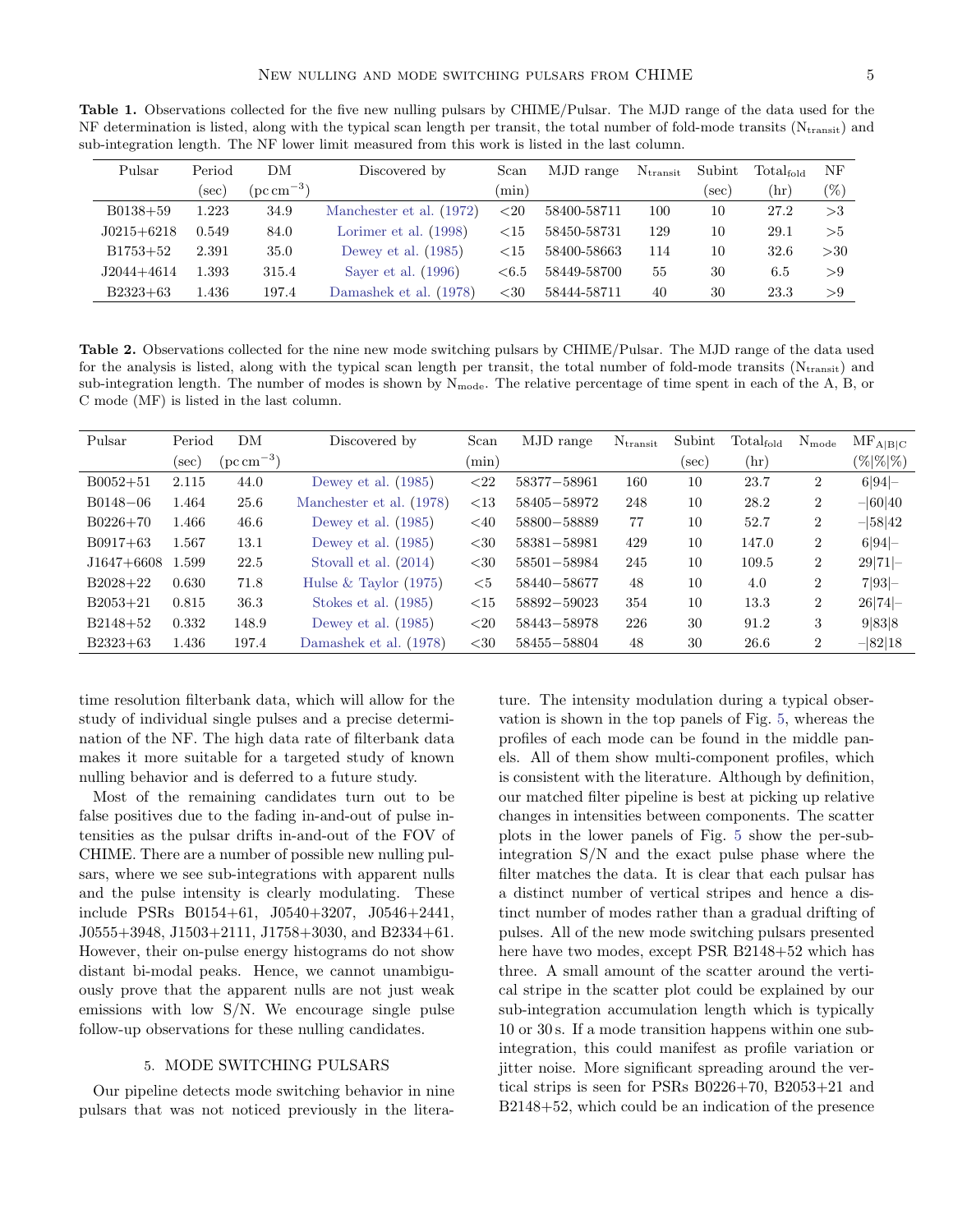

<span id="page-5-1"></span>Figure 2. The five new nulling pulsars reported in this work. The upper panels are the output of our detection pipeline. The inverted 'T'-shaped scatter plots are signs of nulling pulsars. The lower panels show the on-pulse (solid black lines) and off-pulse (shaded gray bars) histograms of each nulling pulsar. The Gaussian fitted off-pulse histogram is represented by a blue dotted line, and the subtracted on-pulse data is represented by a red dashed line.

of subpulse drifting in a pulsar. Subpulse drifting has indeed been reported in the literature for PSR B2053+21 [\(Weltevrede et al.](#page-10-21) [2007\)](#page-10-21).

The red histograms in the lower panels of Fig. [5](#page-7-0) show the relevant occurrence percentage (or moding fraction; MF) of each of the modes. The large number of subintegrations we have for each pulsar (see Table [2\)](#page-4-2) provides a robust estimation of the MFs. There is almost



<span id="page-5-2"></span>Figure 3. Dynamic spectrum (left) and time-phase plot (right) for PSR B0138+59, taken on the transit on MJD 58409. Nulling behavior can be seen clearly at around 1 min, 2 min and 8 min. In these epochs, the entire frequency bandwidth appears to have no pulsar emission.

always a dominant mode, in which the pulsar spends the majority of the time. We define the dominant mode as mode B and align it at phase 0.5. Mode A is when the profile is at an earlier phase, where as mode C is when the profile is at a later phase. The dominant mode B is always one of the brighter mode, see for example, PSRs B0052+51 and B0917+63. There are also cases when the various modes appear to have comparable brightness, e.g. PSRs B0226+70 and B2148+52.

### 6. DISCUSSION

<span id="page-5-0"></span>Fig. [6](#page-8-1) shows an updated  $P-\dot{P}$  diagram including the new nulling and mode switching pulsars presented in this work. [Biggs](#page-9-29) [\(1992\)](#page-9-29) and [Ritchings](#page-10-5) [\(1976\)](#page-10-5) claimed that nulling is correlated with pulsar period and age, with long period and old pulsars more likely to null. Mode switching phenomenon is also believed to be mostly associated with longer period pulsars. So far there are only two millisecond pulsars (MSPs) in the literature with moding behaviour (see, [Kramer et al.](#page-9-19) [1999;](#page-9-19) [Maha](#page-9-30)[jan et al.](#page-9-30) [2018\)](#page-9-30). Fig. [7](#page-8-2) shows the relevant histograms that compare the spin period, age, and NF between the full pulsar population, the 303 pulsars studied in this work, the previously known and the new nulling and mode switching pulsars. Our study sample is representative of the complete population, as they show similar spin period and age histograms. The five new nulling and the nine new mode switching pulsars appear to have longer spin periods than the average pulsar population, ranging between 0.5 and 2.3 s and 0.3 and 2.1 s, respec-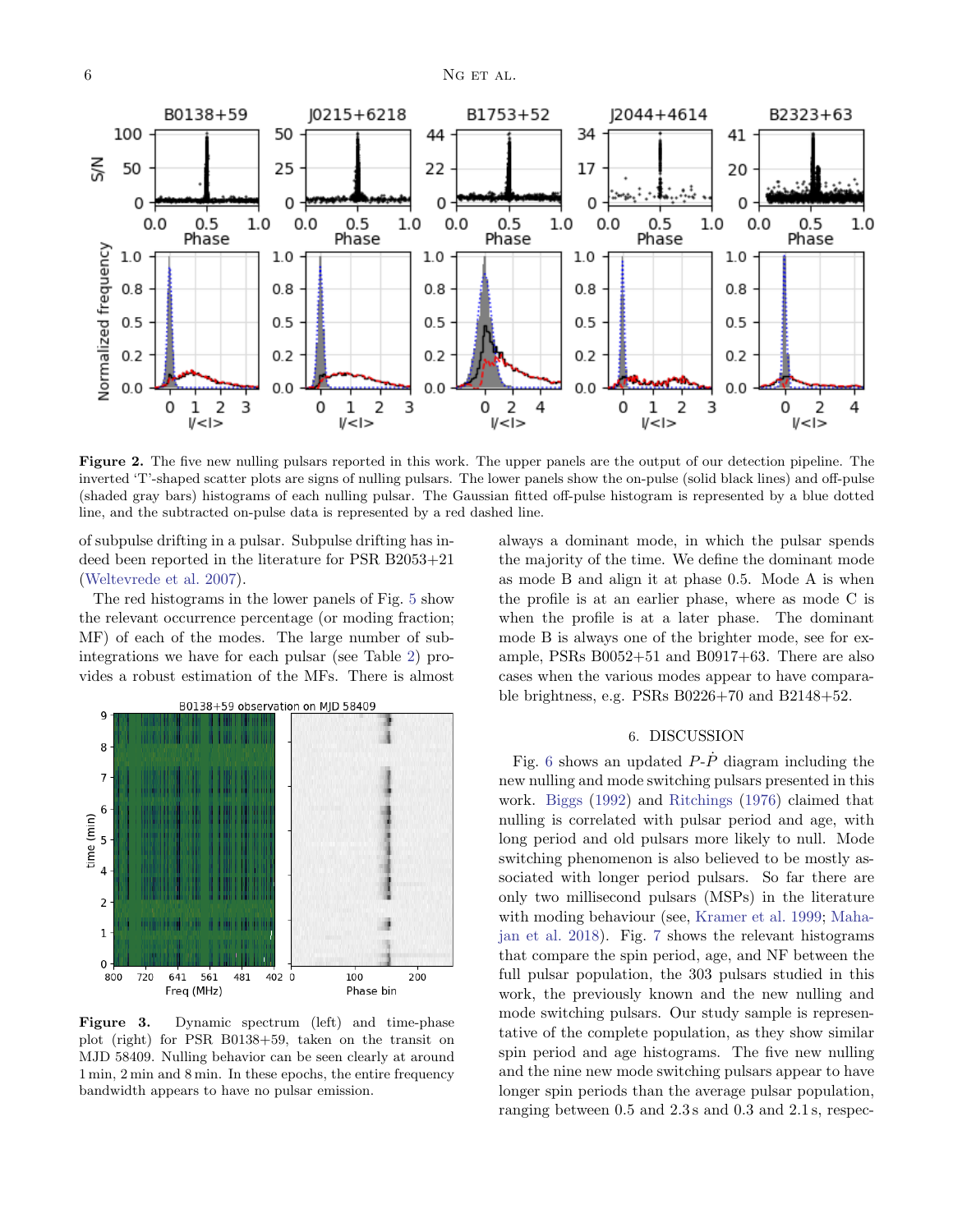

<span id="page-6-0"></span>Figure 4. Grey-scale intensity plot showing variation of the folded pulses of the five new nulling pulsars, zooming in to the on-pulse phase bins (x-axis) over the full stretch of time available (y-axis). The boundaries between per-session transits are marked by red ticks on the left side of the y-axis.

tively. Among our sample of pulsars studied, there are 24 MSPs and none of them show moding modulations. Our new sources show no strong correlation with age. The new nulling and mode changing pulsars do not lie strictly on the death lines in Fig. [6.](#page-8-1)

The study by [Wang et al.](#page-10-0) [\(2007\)](#page-10-0) suggested that nulling pulsars with low NF are far more common than nulling pulsars with high NF. The new nulling pulsars presented here do tend to have small NFs (see bottom panel of Fig. [7,](#page-8-2) although as said all our NFs are lower limits only and so the true value could be anywhere upwards of those. We also point out that our fold-mode data have a minimum of 10-sec sub-integration length, which means our analysis is not sensitive to nulling changes on shorter timescales. Although we note that the study of [Wang et al.](#page-10-0) [\(2007\)](#page-10-0) did have a similar set up of 10-60 s sub-integration for the majority of their pulsars, so would have been subjected to the same limitation as we do here. Accumulating folded data with a fixed sub-integration is a common practice in pulsar observations, and each of the previous nulling studies in the literature could have a different configuration. It is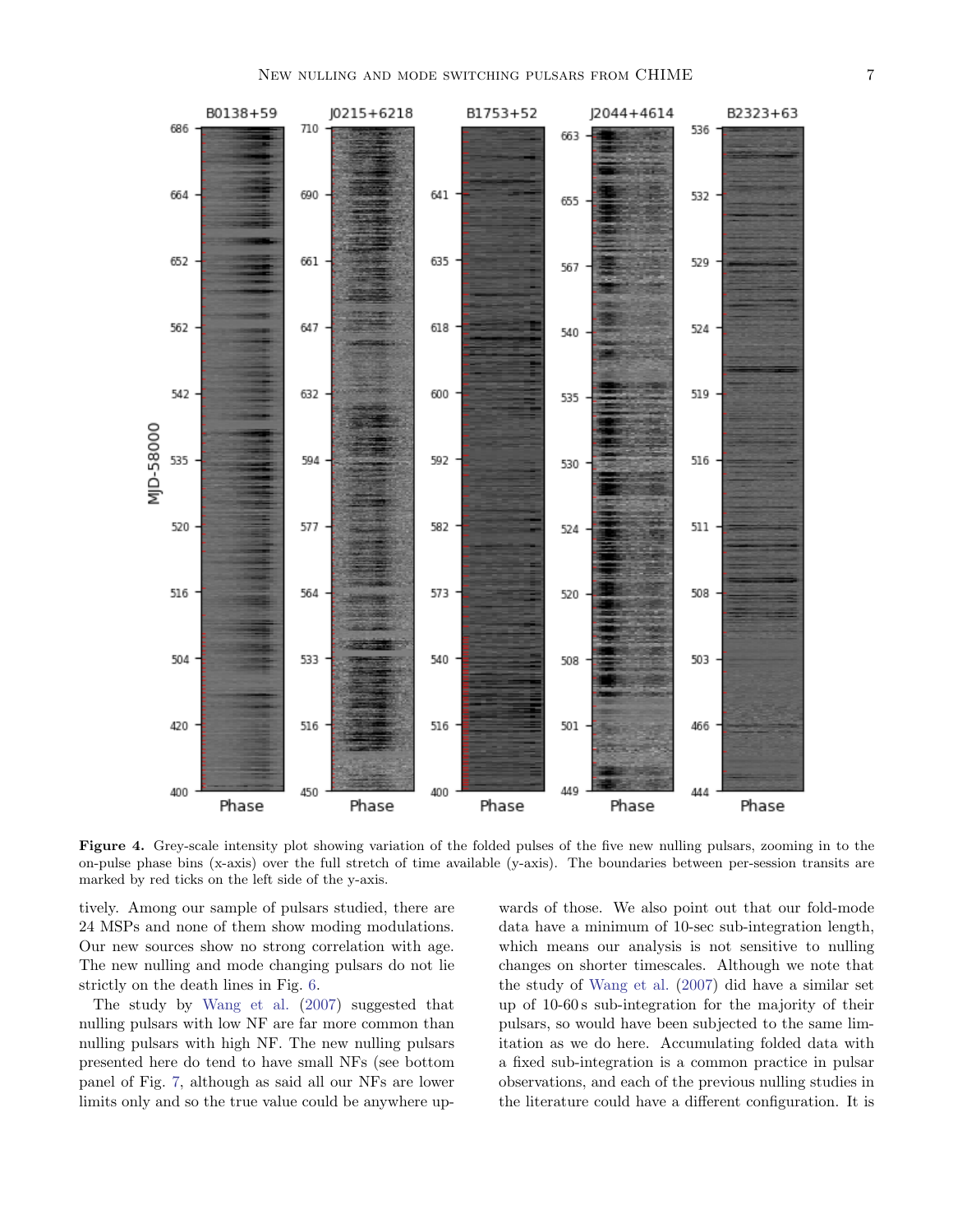

<span id="page-7-0"></span>Figure 5. Nine new mode changing pulsars reported in this work. The upper panels are intensity plots showing consecutive sub-integrations taken during an observing session. The middle panels are the mean pulse profiles of the various modes. The lower panels consist of the scatter plot output of the matched filtering pipeline. The multiple vertical strips is a clear diagnostic of mode changing pulsars, showing the S/Ns and phases of the pulsars per sub-integration. A histogram tallying the MF of each mode is shown on the right hand y-axis.

thus difficult to comment on the different selection biases in the previously known nulling pulsars. With the high observing cadence of CHIME/Pulsar, we will in the future conduct a systematic analysis of all known nulling pulsars over a long period of time with the same set-up, which will be a natural extension of this project.

For the new mode switching pulsars reported in this work, we can see from the averaged pulse profiles that at each mode, pulse intensity varies in the leading and trailing components. As pointed out by [Kou et al.](#page-9-20)

[\(2018\)](#page-9-20), this is an indication that each emission mode corresponds to a different magnetospheric states. It has also been suggested in the literature that the various pulse modulation phenomena are likely related. One example of a known pulsar which exhibit both nulling and mode changing behaviour is PSR B0523+11 [\(Weis](#page-10-22)[berg et al.](#page-10-22) [1986\)](#page-10-22). In this work, we report one new case of co-existing nulling and moding behaviour in PSR B2323+63, while all the other pulsars presented here are either only nulling or only moding. Several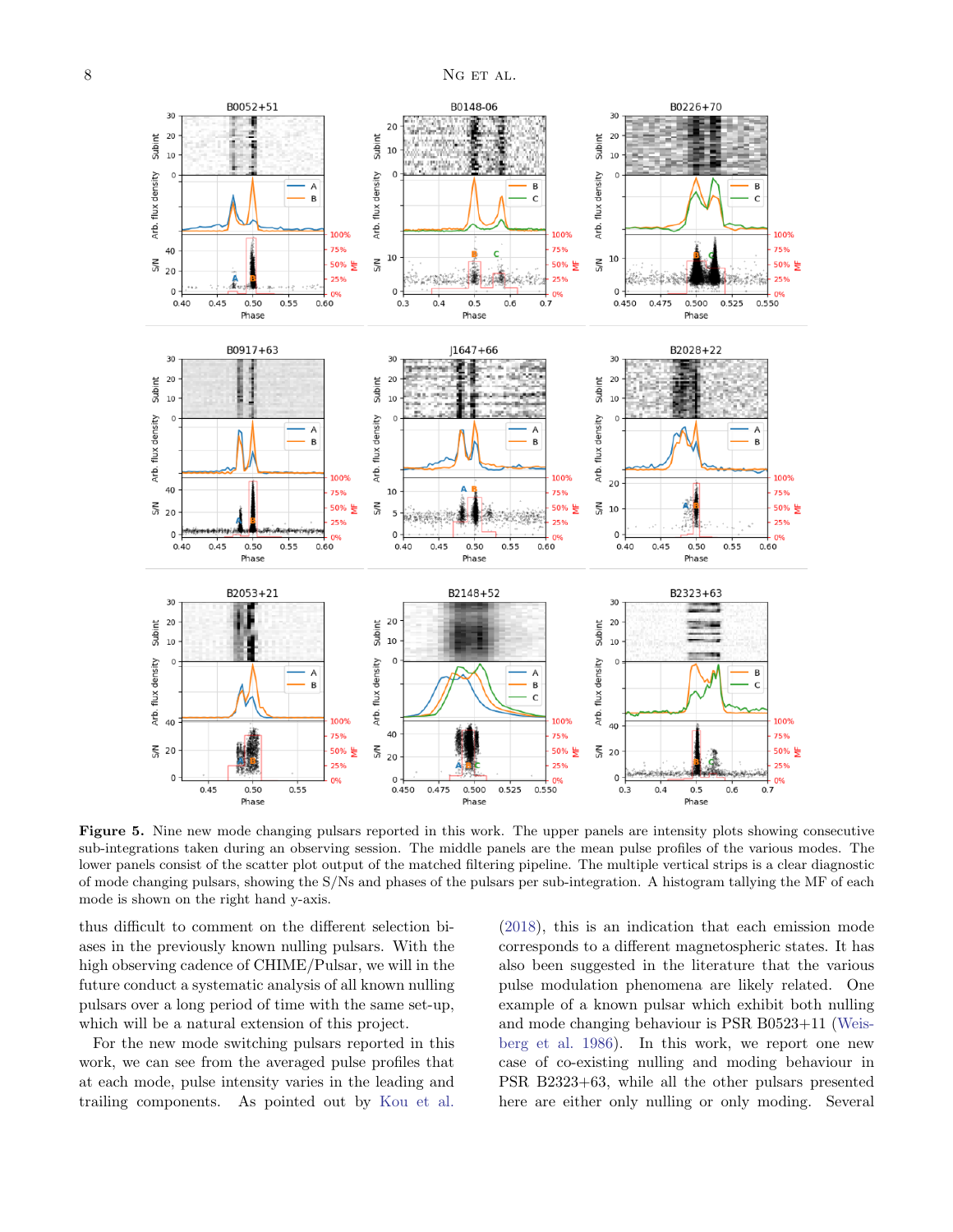



<span id="page-8-1"></span>**Figure 6.**  $P - \dot{P}$  diagram for radio pulsars in the ATNF catalogue. The previously known nulling pulsars are denoted by blue dots, whereas the five new nulling pulsars are shown as blue stars. Previously known mode switching pulsars are represented by red dots, whereas the nine new mode switching pulsars are shown as red stars. The dotted magenta

lines show constant characteristic ages, whereas the cyan dotdashed lines are three proposed death lines [\(Chen & Ruder](#page-9-31)[man](#page-9-31) [1993\)](#page-9-31).

of the pulsars presented here are known to have drifting subpulses, namely PSRs B0052+51, B0148−06, and B2053+21 [\(Weltevrede et al.](#page-10-23) [2006,](#page-10-23) [2007\)](#page-10-21). On the other hand, [Basu et al.](#page-9-32) [\(2019\)](#page-9-32) found no detectable subpulse drifting in PSR B2323+63. Single pulse observations with polarization information would be extremely useful to study subpulse drifting and better understand the emission geometry. We also encourage follow-up observations at telescopes with other observing frequencies to enable broadband study of pulse modulations.

### 7. CONCLUSION

<span id="page-8-0"></span>Using a matched filtering technique, we have set up an effective initial screening pipeline to identify potential nulling and moding radio pulsars. Applying it to the commissioning data from CHIME/Pulsar, we have discovered five pulsars with previously unknown nulling behavior, and nine pulsars that show mode switching behavior. Only one of our sources is both nulling and moding. The new nulling and mode switching pulsars have comparable age and spin period distribution. They



<span id="page-8-2"></span>Figure 7. Histograms comparing the distribution of spin period (upper panel), characteristic age (middle panel), and NF (bottom panel) between the full known pulsar population (gray), the 303 pulsars studied in this work (black), the previously known nulling pulsars (red leftward hatch), the five new nulling pulsars reported (red filled), as well as all previously known mode switching pulsars (blue rightward hatch) and the nine new mode switching pulsars reported (blue filled).

both appear to come from a pulsar population with relatively long spin periods, which agrees with the results of past studies. We observe relative small NF values, but that could be because they are lower limits. Pulsars with multiple components in their pulse profiles tend to mode-change more often.

CHIME is well suited to study nulling and mode changing behaviour in pulsars, thanks to the high observing cadence. This work serves as an exploratory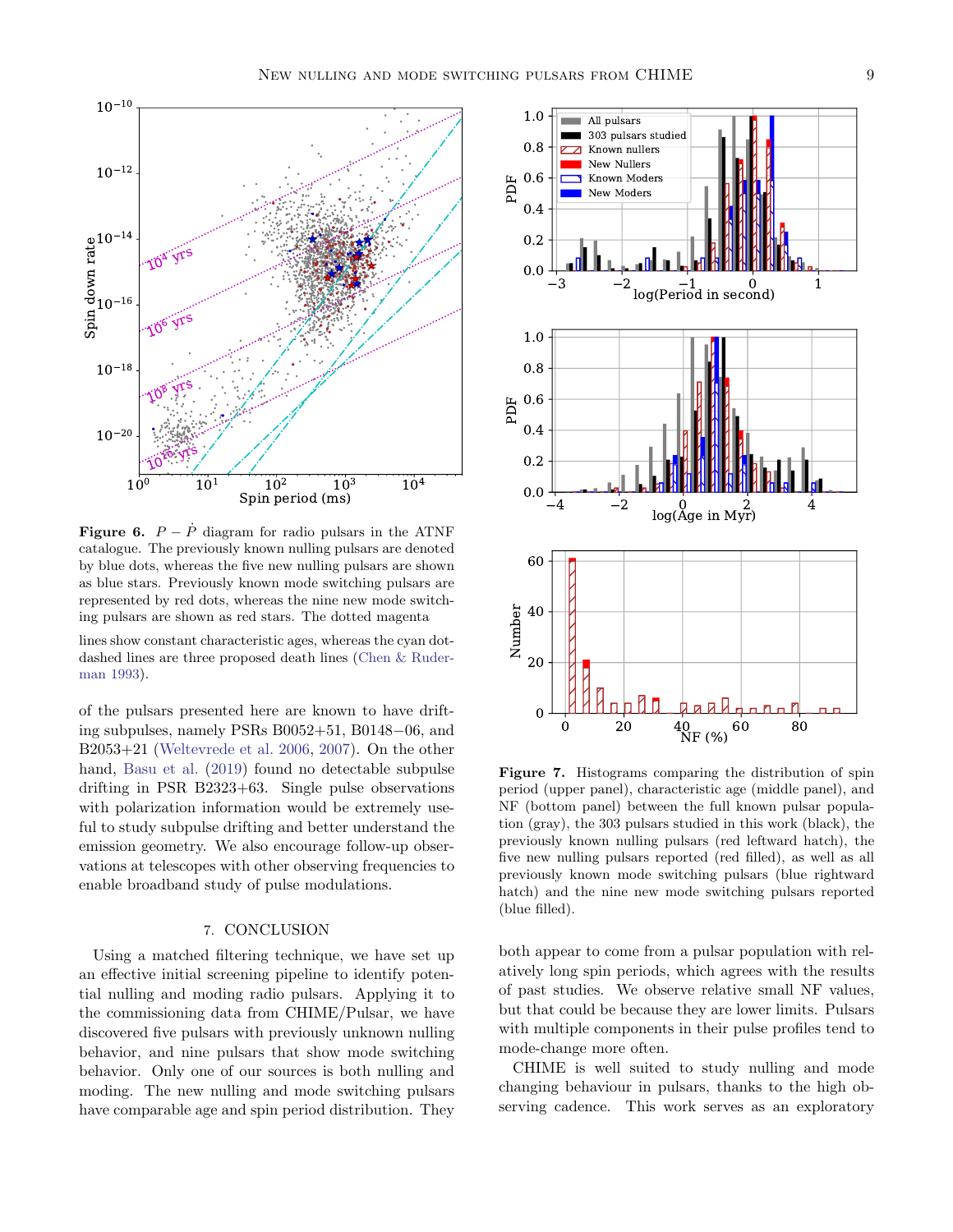identification of pulsars with emission modulation. Single pulse observations are crucial for the analysis of the exact nulling and mode changing pattern, and will improve our knowledge of the pulsar emission mechanism.

We are grateful for the warm reception and skilful help we have received from the Dominion Radio Astrophysical Observatory, operated by the National Research Council Canada. The CHIME/Pulsar instrument is funded by an NSERC RTI-1 grant to VMK. We thank Andrew Lyne, Ben Stappers, Tom Landecker and Bradley Meyers for useful discussion. The Dunlap Institute is funded by an endowment established by the David Dunlap family and the University of Toronto. Research at Perimeter Institute is supported by the Government of Canada through Industry Canada and by the Province of Ontario through the Ministry of Research & Innovation. Research at the McGill Space Institute is supported in part by a gift from the Trottier Family Foundation. Pulsar research at UBC is funded by an NSERC Discovery Grant and by the Canadian Institute for Advanced Research. The National Radio Astronomy Observatory is a facility of the National Science Foundation operated under cooperative agreement by Associated Universities, Inc. V.M.K. holds the Lorne Trottier Chair in Astrophysics & Cosmology, a Canada Research Chair, and the R. Howard Webster Foundation Fellowship of CIFAR, and receives support from an NSERC Discovery Grant and Herzberg Award, and from the FRQNT Centre de Recherche en Astrophysique du Québec. S.M.R. is a CIFAR Senior Fellow and is supported by the NSF Physics Frontiers Center award 1430284. P.S. is supported by a DRAO Covington Fellowship from the National Research Council Canada. D. M. is a Banting Fellow.

### REFERENCES

- <span id="page-9-0"></span>Backer, D. C. 1970, Nature, 228, 1297
- <span id="page-9-32"></span><span id="page-9-2"></span>Basu, R., Mitra, D., & Melikidze, G. I. 2017, ApJ, 846, 109
- Basu, R., Mitra, D., Melikidze, G. I., & Skrzypczak, A. 2019, MNRAS, 482, 3757
- <span id="page-9-29"></span><span id="page-9-6"></span>Biggs, J. D. 1992, ApJ, 394, 574
- Burgay, M., Stappers, B., Bailes, M., et al. 2019, MNRAS, 484, 5791
- <span id="page-9-13"></span>Burke-Spolaor, S., Bailes, M., Johnston, S., et al. 2011, MNRAS, 416, 2465
- <span id="page-9-31"></span>Chen, K., & Ruderman, M. 1993, ApJ, 402, 264
- <span id="page-9-16"></span>CHIME/FRB Collaboration, Amiri, M., Bandura, K., et al. 2018, ApJ, 863, 48
- <span id="page-9-15"></span>CHIME/Pulsar Collaboration. 2019, in prep
- <span id="page-9-21"></span>Cordes, J. M., Weisberg, J. M., & Boriakoff, V. 1985, ApJ, 288, 221
- <span id="page-9-26"></span>Damashek, M., Taylor, J. H., & Hulse, R. A. 1978, ApJL, 225, L31
- <span id="page-9-17"></span>Demorest, P., Butler, B. J., Cordes, J. M., et al. 2015, in American Astronomical Society Meeting Abstracts, Vol. 225, American Astronomical Society Meeting Abstracts #225, 346.01
- <span id="page-9-11"></span>Deshpande, A. A., & Rankin, J. M. 2001, MNRAS, 322, 438
- <span id="page-9-25"></span>Dewey, R. J., Taylor, J. H., Weisberg, J. M., & Stokes, G. H. 1985, ApJL, 294, L25
- <span id="page-9-10"></span>Dyks, J., Zhang, B., & Gil, J. 2005, ApJL, 626, L45
- <span id="page-9-9"></span>Esamdin, A., Lyne, A. G., Graham-Smith, F., et al. 2005, MNRAS, 356, 59
- <span id="page-9-1"></span>Gajjar, V. 2017, arXiv e-prints, arXiv:1706.05407
- <span id="page-9-14"></span>Gajjar, V., Joshi, B. C., & Kramer, M. 2012, MNRAS, 424, 1197
- <span id="page-9-12"></span>Gajjar, V., Joshi, B. C., Kramer, M., Karuppusamy, R., & Smits, R. 2014, ApJ, 797, 18
- <span id="page-9-28"></span><span id="page-9-5"></span>Hulse, R. A., & Taylor, J. H. 1975, ApJL, 201, L55
- Kaplan, D. L., Swiggum, J. K., Fichtenbauer, T. D. J., & Vallisneri, M. 2018, ApJ, 855, 14
- <span id="page-9-4"></span>Kawash, A. M., McLaughlin, M. A., Kaplan, D. L., et al. 2018, ApJ, 857, 131
- <span id="page-9-20"></span>Kou, F. F., Yuan, J. P., Wang, N., Yan, W. M., & Dang, S. J. 2018, MNRAS, 478, L24
- <span id="page-9-8"></span>Kramer, M., Lyne, A. G., O'Brien, J. T., Jordan, C. A., & Lorimer, D. R. 2006, Science, 312, 549
- <span id="page-9-19"></span>Kramer, M., Xilouris, K. M., Camilo, F., et al. 1999, ApJ, 520, 324
- <span id="page-9-24"></span>Lorimer, D. R., Lyne, A. G., & Camilo, F. 1998, A&A, 331, 1002
- <span id="page-9-3"></span>Lynch, R. S., Swiggum, J. K., Kondratiev, V. I., et al. 2018, ApJ, 859, 93
- <span id="page-9-18"></span>Lyne, A. 2013, in IAU Symposium, Vol. 291, Neutron Stars and Pulsars: Challenges and Opportunities after 80 years, ed. J. van Leeuwen, 183–188
- <span id="page-9-30"></span>Mahajan, N., van Kerkwijk, M. H., Main, R., & Pen, U.-L. 2018, ApJL, 867, L2
- <span id="page-9-7"></span>Manchester, R. N., Hobbs, G. B., Teoh, A., & Hobbs, M. 2005, VizieR Online Data Catalog, 7245, 0
- <span id="page-9-27"></span>Manchester, R. N., Lyne, A. G., Taylor, J. H., et al. 1978, MNRAS, 185, 409
- <span id="page-9-23"></span>Manchester, R. N., Taylor, J. H., & Huguenin, G. R. 1972, Nature Physical Science, 240, 74
- <span id="page-9-22"></span>McEwen, A., Spiewak, R., Swiggum, J., et al. 2019, arXiv e-prints, arXiv:1909.11109